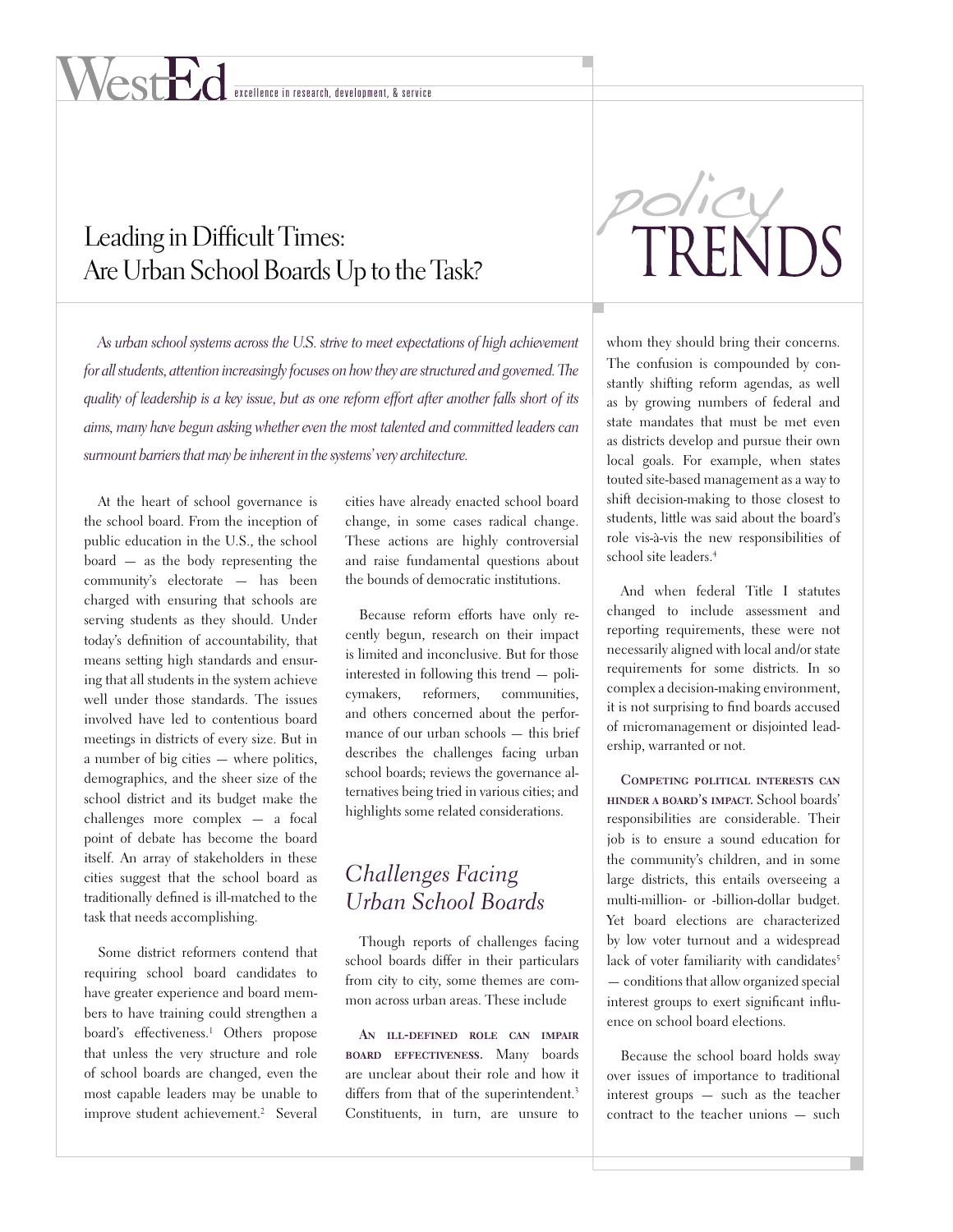groups have an important stake in who gets elected. Big-money campaigns can result. Other interest groups may be less deep-rooted and may have fewer resources, but still be influential at election time, such as those advocating prayer or sex education in school. Choice advocates — whether supporting public charter schools or private vouchers — are also growing in number and effectiveness. The generally low voter turnout for board elections allows any of these groups to have greater influence than they otherwise might.

Beyond the election process, clashing special interests can severely hobble board members' ability to work as a cohesive group.6 For example, ethnic groups may be competing for the same resources. Similarly, civil rights advocates working to desegregate schools can be at loggerheads with those interested in preserving neighborhood schools, even if the schools are segregated due to housing patterns.

**The board selection processes can limit a board's representational nature.** Whether school board candidates are elected at large, by area, or by cumulative vote, the goal is to give local constituents a voice.7 However, the frequency of low voter turnout, coupled with the role of special interests mentioned above, has diminished real citizen voice. Voter apathy toward school board elections may have many sources. Some research suggests that low turnout is evidence of citizens who have little interest in school matters or, if interested, don't

feel their vote will affect the outcome anyway.8 Irrespective of the reason, some reformers are concerned about the potential results: a school board that does not represent the demographics and values of the larger community<sup>9</sup> and, therefore, is not held accountable by large segments of that community. In working to amend traditional board election systems, these reformers are hoping to instill greater board accountability by engaging a larger portion of the public, first in the election itself, then in the broader district decision-making process.

**Boards are constrained by the information they receive.** Poor data systems and lax reporting requirements to date have hindered board effectiveness. This will become more of an issue now that new federal statutes emphasize the collecting and monitoring of longitudinal data for school and student performance. A comprehensive data system capable of collecting such information is particularly critical in urban districts because of their high student transience and mobility rates. To make sound decisions about improving low-performing schools, boards need accurate, high-quality data as well as training in how to interpret and use it.

# *Urban School Board Reform Efforts*

A number of board reform efforts have emerged in districts across the nation: role reform, electoral reform, and mayoral control. These approaches vary with their unique definitions of what primarily limits board effectiveness.

#### **ROLE REFORM**

Large-entity decision-making has two distinct parts: organizational and operational. In school districts, the board is the organizational leader, while the superintendent oversees operations. This arrangement by no means excludes the superintendent from helping to develop the vision for district improvement. But the size and complexity of an urban school district require that the board focus on district-level policy decisions, while empowering the superintendent and holding him or her accountable for translating these policies into action. The superintendent, in turn, may empower a cadre of staff — principals and teachers — to carry out school and classroom improvement, but these staff work within the policy bounds established by the board.

The goal of role reform is to provide some guidance for board members who want to more clearly define the line between policy and operational decision-making and govern according to this distinction. Expectations for staff become clear, and micromanagement is diminished.

One way to approach role reform is to have board members commit to being a policy board. Governance theorist and consultant John Carver developed the Policy Governance approach, currently the best-known method of policy board reform. From broad experience with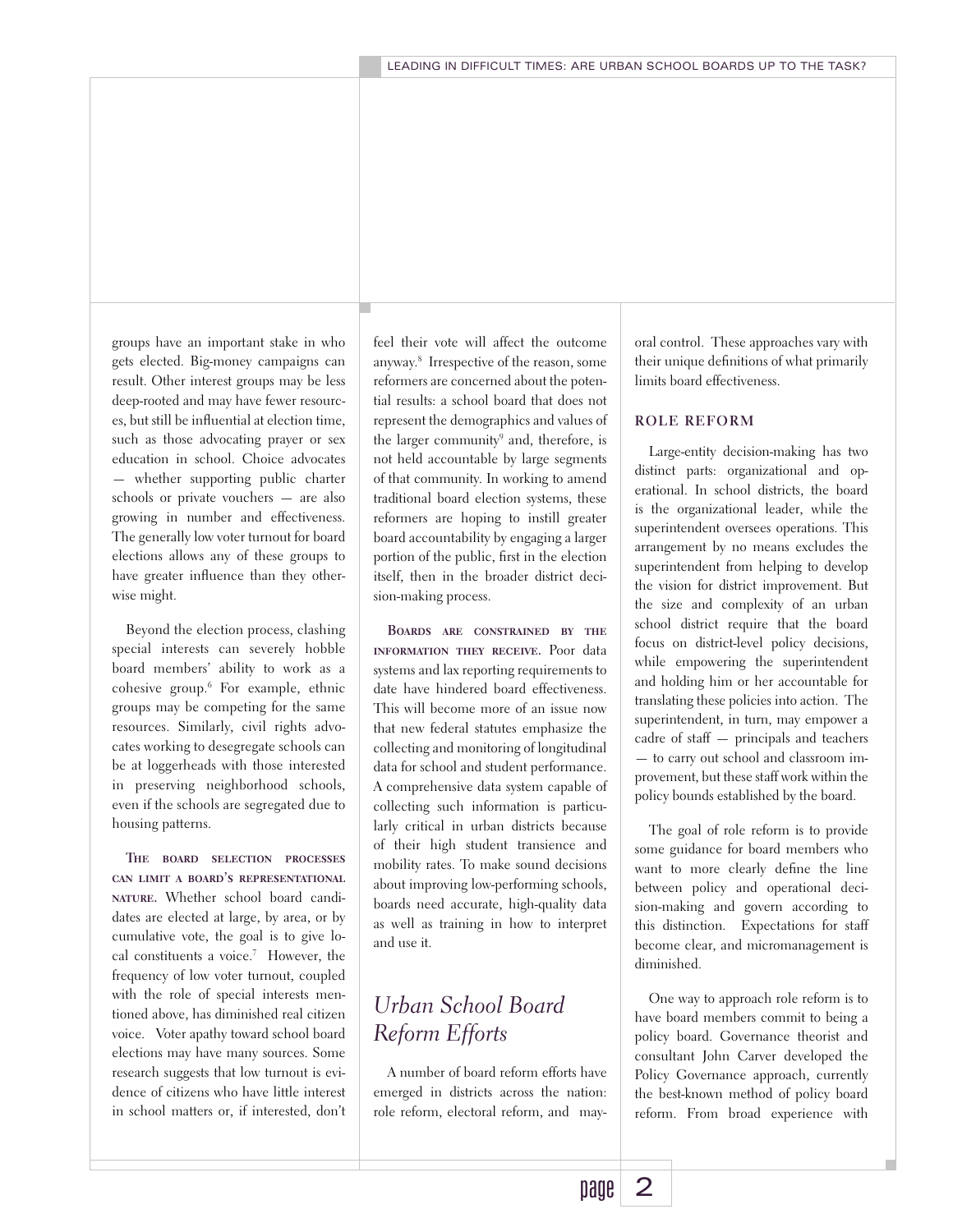## POTENTIAL BOARD PITFALLS

When challenges of role definition, power politics, selection processes, and/or inadequate data are not addressed, the following problems can result:

- Micromanagement. Without a clear role, school board members often blur the line between governing a system and operating it.<sup>10</sup> District staff contend that board members should focus on long-term policy decisions and leave the day-to-day operations to the superintendent and central office staff.
- Lack of commitment to a unified reform vision. Political and structural constraints (e.g., an unclear role, ineffective selection processes, and weak data infrastructure) impede the ability of board members to coalesce around a single reform agenda.<sup>11</sup> Without a clear sense of what they are responsible to do, board members may be more likely to align themselves with powerful special interest organizations that have established agendas and can potentially propel a board member to higher political office. These narrow constituent concerns cloud the larger picture of academic success for all students.
- Frequent, destabilizing changes in policy direction. When board members have disparate visions for district reform and different levels of knowledge and expertise, it becomes very difficult to maintain a consistent policy direction. District reforms will come and go and staff will take each new reform less seriously. This makes it difficult to mobilize the system to improve teaching and learning.

nonprofit boards, Carver concludes that the most competent members are often unable to overcome the structural problems of boards.

By employing Policy Governance, board members take time to identify what types of decisions are in their purview as trustees of sustained school district progress. By the same token, board members identify what kinds of decisions they will defer to district management or staff.<sup>12</sup> Some specific steps boards may take in adopting Policy Governance include

 $\blacksquare$  Developing a test for what makes a policy decision different from an operational one.

- **Holding the superintendent ac**countable for clear and measurable district goals while allowing the superintendent to set performance goals for district and school staff.
- **Developing policies for handling** constituent concerns that reflect the board's responsibility to all students rather than to powerful special interests.

Supporters contend that role reform brings much needed clarity to the function of school boards. By their very nature, policy boards provide their own internal set of checks and balances because board members are accountable to each other for their decisions. Boards have opted to exercise this internal accountability in different ways, including self-policing members' activities by applying sanctions to those who do not adhere to the reform tenets,<sup>13</sup> laying down guidelines articulating what policy decision-making does and does not include, and measuring each agenda item against how it reflects a focus on student achievement.<sup>14</sup>

However, reports from nonprofit organizations using Policy Governance indicate that the stringent task differentiation that policy board reform may require can result in fewer opportunities for central office staff and board members to collaborate on setting policy and operations standards. There is also no evidence yet that ties such a reform directly to improved student and school performance in large, urban districts.

In addition, role reform relies heavily on individual board members to commit to governing in a way that does not confuse their role with that of the superintendent or other district actors.<sup>15</sup> Critics suggest that school board members are not likely to make this transition on their own and will adopt policy board procedures only if required by state legislation.<sup>16</sup>

But several district boards and county boards of education have implemented Policy Governance, as did the Dallas Independent School District, which was troubled by the operational interference of members who, for example, met with principals and involved themselves in personnel decisions.17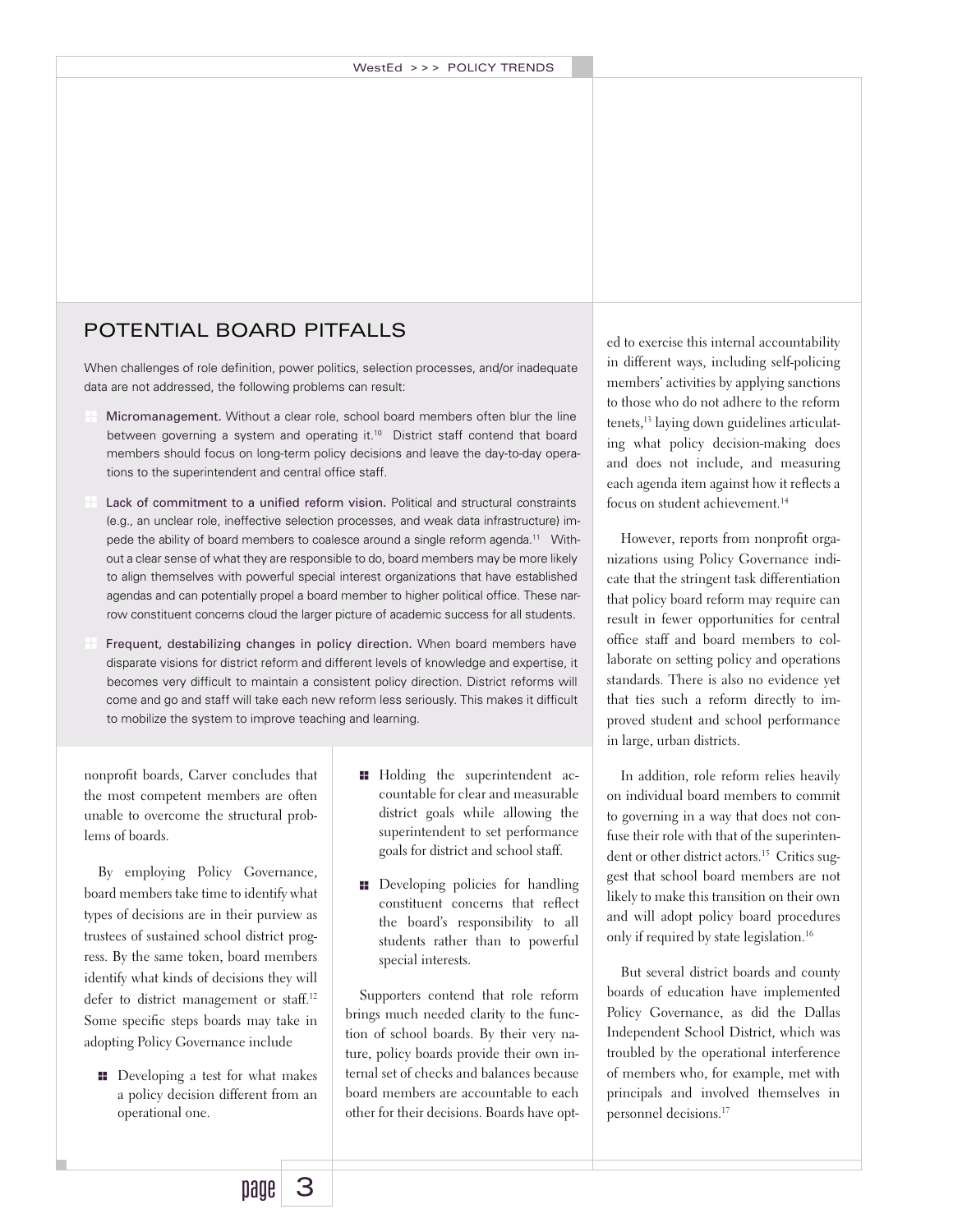The Council of the Great City Schools, whose membership includes urban districts with the largest enrollments in the nation, has identified sharpening or demarcating the board's role as a prerequisite for reform. The Council's recent report advocates a new board role wherein "a new board majority (or other governing unit) focuses on policy-level decisions that support improved student achievement rather than on the day-today operations of the district."18

This recommendation emerged from an examination of four urban districts — Houston, Sacramento, Charlotte-Mecklenburg (North Carolina), and a portion of the Chancellor's District in New York City — that had recently showed growth in overall student performance, narrowed the achievement gap between white and minority students, and improved at a more rapid rate than the state average.<sup>19</sup>

Several state school board associations have developed their own governance standards and training programs. For example, the California School Boards Association's Professional Governance Standards provide its members with guidelines on a range of key topics, including how to establish an effective board structure focused on student achievement, how to work cooperatively with the superintendent, and what the key jobs of a school board are.

Moreover, the national Institute for Educational Leadership (IEL) provides policy board training and assistance. In fact, most advocacy efforts on behalf of policy boards have been based on a 1986 IEL report that is considered the most complete existing study of school boards.<sup>20</sup>

#### **ELECTORAL REFORM**

Historically, school boards were established to ensure local access to education decision-making, but concerns about fair and equitable representation emerged as early as the 1950s. At the center of the debate is the traditional at-large system of electing school board members, in which candidates are selected from anywhere in the district.

Electoral reform suggests that such a system can disenfranchise diverse constituencies of parents, communities, and others most directly involved with public schools because these groups are often unable to amass the numbers necessary to significantly influence election results.

**At-Large Voting.** In this system, school board candidates can reside anywhere in the district, and voters select candidates to represent the whole district. Representation issues surface primarily in large, urban districts where housing and wealth segregation contribute to school boards composed mainly of members from distinct middle- and upper-class white locales.

In a frequently used hypothetical example, if residents of a city with a 20 percent ethnic or racial minority population used an at-large system to elect their five board members, and if residents voted for candidates of their own race or ethnicity, every minority candidate would lose by a four-to-one margin.<sup>21</sup>

As recently as 1998, school board member responses to surveys conducted by the *American School Board Journal* and Virginia Tech University indicate that board memberships do not reflect the demographics of the electorate:<sup>22</sup>

- **11** 68 percent of board members reported an income of at least \$60,000, with 28 percent of that group making more than \$100,000 annually;
- **11** 75 percent held a four-year college degree and 46 percent had earned graduate degrees; and
- $\blacksquare$  80 percent stated that they were white; 6.5 percent African American; and 3.1 percent Hispanic.

In many urban areas, as organized groups of district voters — specifically those residing in lower-income and/or minority sectors — have begun to feel further disenfranchised from their school boards, they have pushed to reform the structure of school board elections. Because most districts have traditionally used an at-large voting system, electoral reform has usually consisted of shifting from at-large voting to either election-byarea or cumulative voting.

**Election-by-Area.** Many opponents of the at-large system prefer, instead, a single-member district system under which board members would be elected from distinct geographic areas in the district. Theoretically, this alternate election method would equalize the access to and composition of school boards along racial and ethnic lines in a way that at-large elections do not guarantee. (Congruent with this logic, in 1967 Congress adopted legislation mandating that U.S. congressional representatives be selected using an election-by-area system.)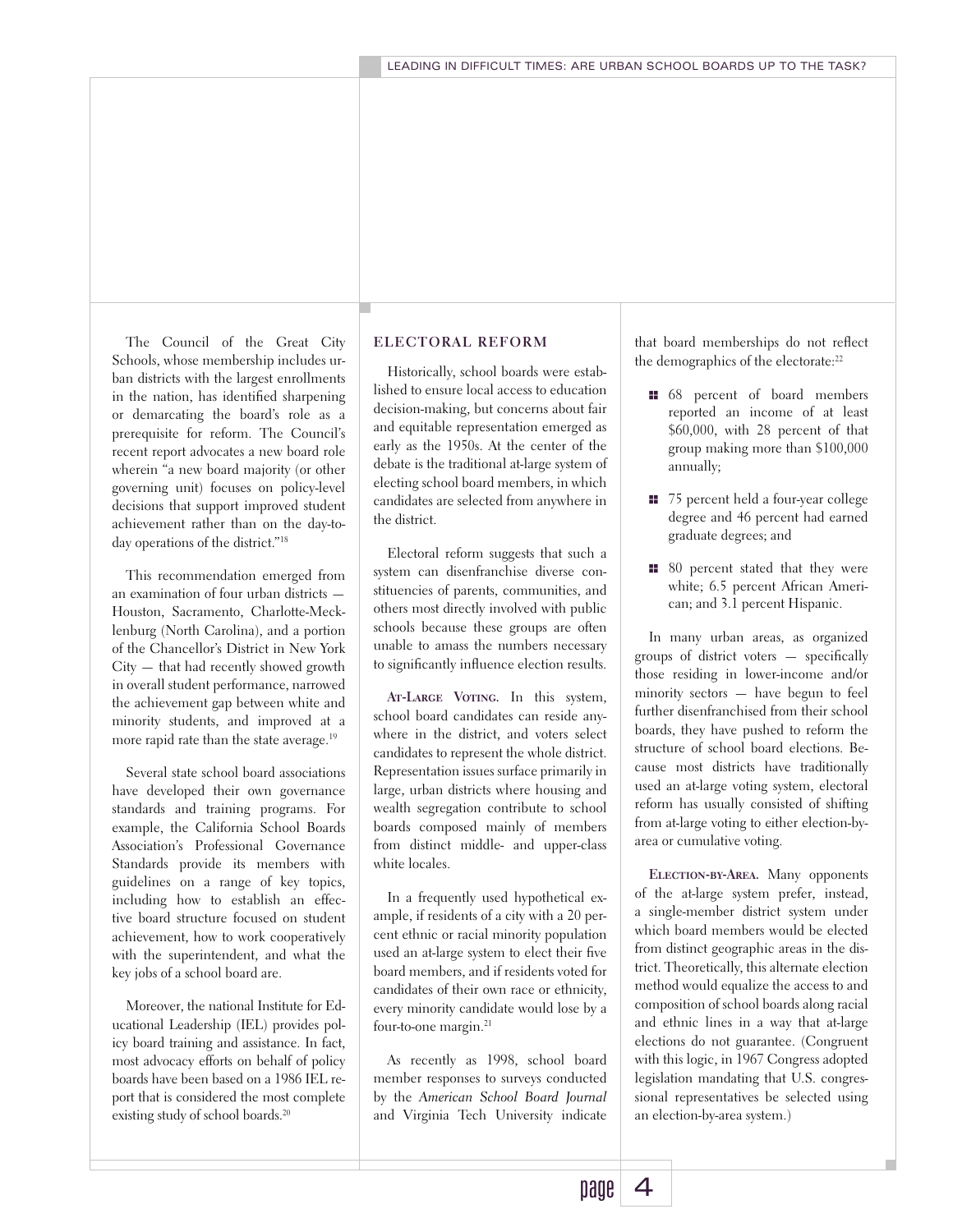Although districts shifting from atlarge to single-member voting have experienced greater racial and ethnic representation, this voting system is advantageous only for groups that are geographically concentrated and can muster the political power to have districts redrawn in their favor. Its value is more problematic when any minority group — whether defined by race, ethnicity, special interest, or any other factor — is not concentrated in a single geographic area and/or is not large enough to be influential even if it is concentrated.<sup>23</sup>

In the same vein, the approach is less useful when several geographically concentrated minority groups compete for favorable redistricting. One such case occurred in the 1991 New York City Council redistricting effort when Hispanics, Asian Americans, and African Americans were all pushing for different redistricting plans. Another critique of election-byarea argues that this method obstructs decision-making focused on the good of the district as a whole. Area interests and narrow thinking can proliferate.<sup>24</sup>

**Cumulative Voting.** A newer adaptation of the at-large system may present a way to avoid the limitations of singlemember districting while correcting the shortfalls of at-large elections. Cumulative voting enables even the smallest organized group to pool its votes to affect the composition of school boards. This approach allows each voter to either spread his or her votes evenly among the candidates or concentrate the votes on one candidate or some small number of candidates.

For example, in a district electing seven board members, a voter might allocate one vote each to the seven can-

didates, allocate three-and-a-half votes to each of two candidates, or give all seven votes to a single candidate. This method would enable a small contingent of people — school nurses and counselors, for example — to pool their votes behind a single candidate with some reasonable hope of success.

Small-district school boards in Illinois, New Mexico, South Dakota, Alabama, and Texas have adapted their at-large systems to include cumulative voting. With its May 2000 school board elections, Amarillo, Texas became the largest U.S. jurisdiction, and one of 57 Texas communities, to use cumulative voting.25 Many advocates agree that cumulative voting "protects minorities from tyranny without giving privileges to a minority of the moment."26 However, just as with single-member district voting, cumulative voting can result in fractious boards that are unwilling or unable to unify around a shared vision for district improvement.

While at-large elections continue to be used in a majority of districts nationwide, it is important to recognize the efforts of several districts that have set out in search of something different. As yet, unfortunately, there is no research to show whether these methods directly affect teaching and learning in the districts adopting them.

#### **MAYORAL CONTROL**

In a number of urban districts, people are looking to a third and significantly more controversial approach to reforming school boards: mayoral control. As its name suggests, mayoral control occurs

when a city mayor assumes authority for a district lying within the city limits. Mayors assume one or a combination of several powers: (a) they appoint part of or the whole school board; (b) they select the superintendent; or (c) they become the primary decision-maker in a district, leaving the board with an advisory role.

Reformers suggest that because the public sees school boards as amorphous, distant institutions, school boards cannot be effective organizational leaders. Rather than seek remedy in restructured school boards, these reformers advocate shifting authority from the board to an external actor who can engage stakeholders and use their input to inform district decisions, namely the city mayor.

Several versions of mayoral control have appeared in urban districts nationwide. While mayoral systems differ by city, researchers identify four levels of control:<sup>27</sup>

- **Low.** Mayors have either threatened mayoral control to spur district improvement or supported slates of board candidates in an effort to influence policy in districts where city and school district boundaries are not congruent. Used in Akron, Ohio; Los Angeles and Sacramento, California.
- **LOW/MODERATE.** District voters approve a ballot initiative to give mayors the authority to appoint a portion of the school board. Power is shared with city electorates, state governors, or borough presidents. Used in Oakland, California; Washington, D.C.; and Baltimore.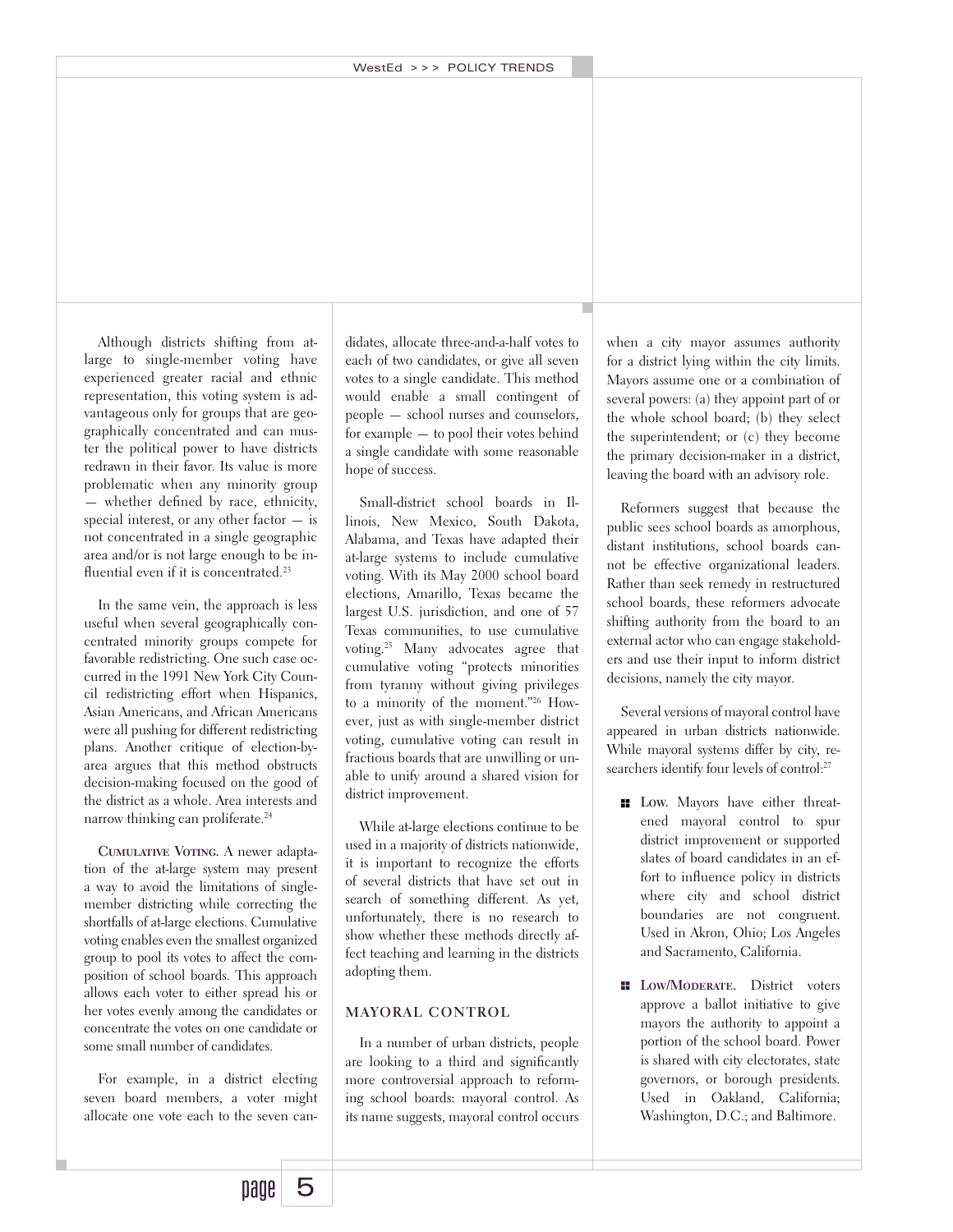- **H** MODERATE. State legislation allows city mayors to appoint some or all of the local school board; however, mayors have chosen to empower district superintendents to act on their behalf. Used in Detroit.
- **High.** Mayors have exclusive power — given by state legislators — to oversee the district, including appointing school board members. Mayors have used this power to alter the structure, mission, and resources available to their school districts. Board members act as advisors to the city mayor, who is the primary decision-maker. Used in Chicago, Boston, Cleveland, and New York City.

In cities that have low and low/moderate levels of mayoral control, board members continue to make most of the decisions traditional to school boards; however, the mayor may have taken steps to place his or her candidates in board positions. In cities with higher levels of mayoral control, board members act in an advisory capacity to the mayor, who will either empower the district superintendent to make operational decisions or look to a mayoral appointee to carry out these decisions.

Supporters suggest mayoral control creates a direct link between a city's children's services and education. City mayors not only have access to additional funding streams, but they are in positions to establish collaborations between city agencies and district offices that offer similar or complementary services to the city's students.

Additionally, the mayor can make appointments based on a particular mix of expertise needed for that city's school board, ensuring that there is a balance of education, management, operational, community, and district experience. Finally, a single government official is held accountable for the city's K-12 education.28 District constituents can look to the mayor rather than to a collection of board members whose names they may or may not be able to recall. By shifting the authority over a district's governing body, voters enable the mayor to be responsible for what happens in their schools.

Opponents claim, however, that such a shift leaves unchecked the potential for excessive or corrupt interference, the very reason school boards came into being.29 Others note that, given a mayor's numerous responsibilities, he or she may not have the knowledge or time to adequately lead district reform, limiting how accountable the mayor can be for education.<sup>30</sup>

Some opponents worry that locating district accountability in a single political actor increases the opportunity for state officials to intervene or take over lowperforming urban districts. For example, a mayor who has control over appointing a majority of the school board may see this as independent power that can be transferred to the state in exchange for greater resources. In 1997, for instance, Baltimore's mayor traded his authority to appoint the district school board for \$203 million in state education funding.<sup>31</sup>

Most reformers agree that it would be virtually impossible to directly tie distinct improvements in classroom practice to governance changes like mayoral control. However, Kirst (2002) highlights evidence of the positive impact mayoral control has had in cities across the nation, noting that centralized authority has hastened curricular changes and facilities improvements in Washington, D.C. and Cleveland. In any case, in districts with mayoral control, Kirst reports no indication that people want to revert to a more traditional form of district oversight. In fact, Cleveland voters reauthorized mayoral control indefinitely by 70 percent in November 2002.

In a six-city study<sup>32</sup> that focused on system changes resulting from shifts in district governance, three of the cities (Chicago, Boston, and Philadelphia) were experimenting with mayoral control. The study found that these three districts experienced moderately encouraging impacts from the structural changes. While all three showed some increase in political support of district reforms and greater alignment of their school and state accountability systems, none experienced a decrease in dropout rate, improvement in secondary student test scores, or a reduction in the gap between white and minority students. Boston and Chicago had a slight improvement in the coordination of city and school services, but did not approach the much higher predictions of advocates.

## *Considerations*

*Urban districts need policy stability and consistency to make and sustain difficult changes.*

With numerous and sometimes conflicting policy decisions flooding school boards from state and federal offices,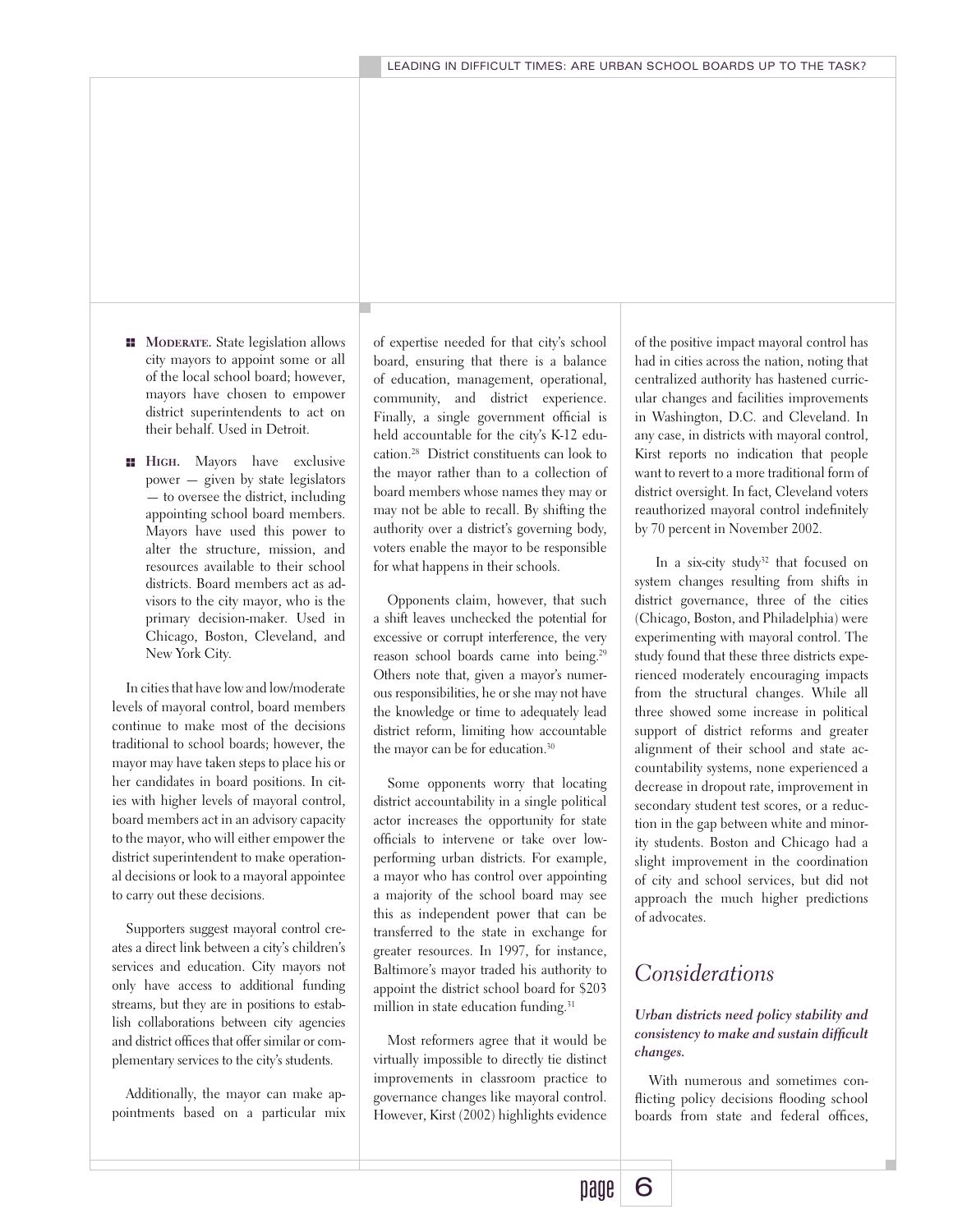boards can find themselves navigating new requirements that blur their focus on local decision-making. To the extent that policymakers at all levels can be clearer and more consistent in their dictates, local school boards may be better able to generate a single plan for district reform that both includes clear local objectives and folds in state and federal priorities.

#### *Context is critical.*

In considering board reform of any sort, it is critical to pay attention to the historical and educational context of the particular city and district. Reformers must consider the district size, whether all the communities served by the district are within a single city's jurisdiction, and the nature of political interest groups in the district.

For example, in a district like Los Angeles, which spans more than 16 city jurisdictions, the question of mayoral takeover would become, "Which mayor?" If a district's school board has a history of micromanaging, policy board reform may be the best option for improving teaching and learning. If, instead, the major challenge relates to how members are elected instead of how they operate, an electoral reform strategy may be a better choice.

Finally, organizations representing the interests of district employees, the metropolitan business sector, and ethnic communities may view some of these reforms as having a potentially negative effect on their power or constituencies. Therefore, bringing together a multiplicity of stakeholders and being clear about the value any one reform holds for a particular district is vital.

#### *Many school boards may require state and federal assistance to strengthen their data infrastructure.*

A growing emphasis on annual and longitudinal performance indicators means that district leaders must establish reliable and meaningful data systems. Given the challenges of instituting such systems in a big urban district, urban school boards may need financial help as well as technical assistance in such areas as the use of data tools to compare their performance results to those of similar districts.

#### *School board reform is not a panacea.*

While governance is critically important for any comprehensive reform, a school system transformation strategy clearly must also address a host of other issues, ranging from teacher and principal quality to resource use to reform fatigue. Yet the role of school boards is critical. It deserves more analysis and research, particularly to gain a clearer understanding of how school board policy and practice affect student achievement.<sup>33</sup>

## *Conclusions*

Many questions remain about improving the effectiveness of school boards in large urban districts. With districts now expected to implement expansive federal education policies, the job of school boards grows only more complex and the questions more urgent. This review of current efforts to improve school board performance highlights the need both for more research on how board decisionmaking affects student achievement and for evaluations of past and current school

board reforms as they relate to school and student improvement.

By itself, strong, positive leadership on the local school board is seldom enough to overcome the systemic problems that plague many large, urban school districts in this country. Yet its critical role is undeniable and worth continued examination.

1 Carol, Cunningham, Danzberger, Kirst, McCloud, & Usdan (1986); Goodman & Zimmerman (2000). 2 National School Boards Foundation (1999). 3 Carol et al. (1986); Danzberger & Usdan (1994); Todras (1993). 4 Education Commission of the States (1999); Ziebarth (1999). 5 Goodman & Zimmerman (2000). 6 Carol et al. (1986); Danzberger (1994); Danzberger & Usdan (1994). 7 Goodman & Zimmerman (2000); Land (2002). 8 Land (2002). 9 Danzberger (1994). 10 Carol et al. (1986); Danzberger & Usdan (1994); Todras (1993). 11 Carol et al. (1986). 12 Carver (1997). 13 Texas Comptroller of Public Accounts (2001). 14 Dawson & Quinn (2001). 15 Murray (1994). 16 Danzberger (1994). 17 Texas Comptroller of Public Accounts (2001). 18 Council of the Great City Schools (2002), p. xvii. 19 Ibid. 20 Carol et al. (1986); Land (2002). 21 Tabarrok & Bohanon (1998). 22 National School Boards Association (1998). 23 Tabarrok & Bohanon (1998). 24 Ibid. 25 Center for Voting and Democracy (2002). 26 Tabarrok & Bohanon (1998), p. 22. 27 Kirst (2002). 28 Ziebarth (1999). 29 Kirst & Bulkley (2001). 30 Ziebarth (1999). 31 Kirst (2002). 32 Cuban & Usdan (2002). 33 Land (2002).